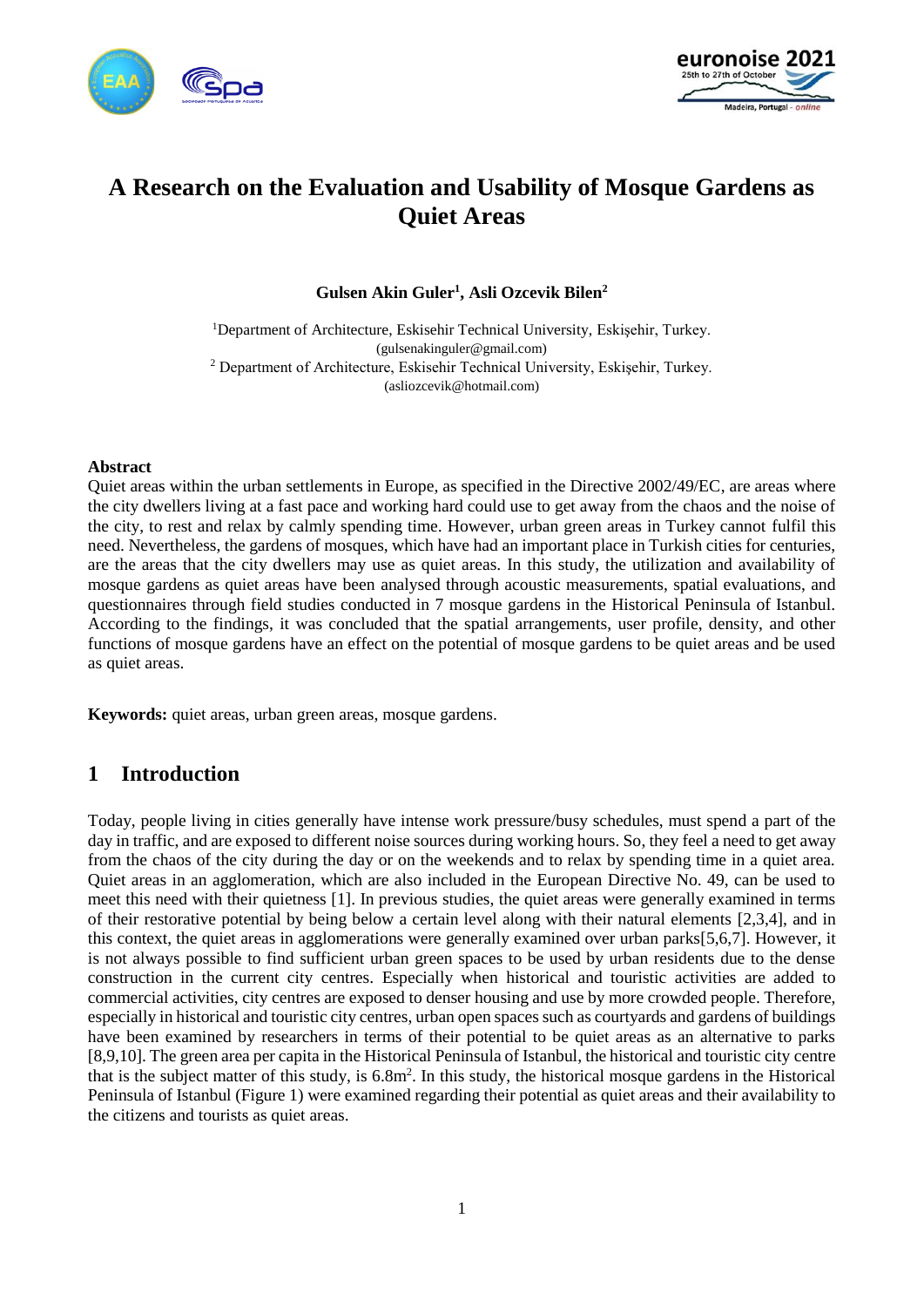



Figure 1 – 1.Yavuz Selim Mosque, 2. Fatih Mosque, 3.Şehzadebaşı Mosque, 4.Süleymaniye Mosque, 5.Nuruosmaniye Mosque, 6. Çorlulu Ali Paşa Mosque, 7.Atik Ali Paşa Mosque [11].

## **2 Methodology**

## **2.1 Selection of study areas**

The Historical Peninsula can be divided into two main regions in terms of land use: a residential area and a historical and touristic area. In this research, field studies were carried out in 7 mosques, which are Yavuz Selim Mosque and Fatih Mosque from the residential area and Şehzadebaşı Mosque, Süleymaniye Mosque, Nuruosmaniye Mosque, Çorlulu Ali Paşa Mosque, Atik Ali Paşa Mosque from the historical and touristic area. Characteristics such as density of use, the potential of tourist attractions, and historical value were considered for in selecting the mosques. Mosques such as the Blue Mosque, Beyazıt Mosque, and Yeni Mosque, which are among the historical mosques that have intensive use, were not included in the scope of the study because they underwent restoration during the fieldwork.

## **2.2 Field study**

In general, the results obtained from noise mapping and field studies are used to determine and evaluate quiet areas. In field studies, expert assessments, in-situ acoustic measurements, and evaluation of user/visitor experiences are mainly used [12]. While noise mapping is generally the preferred method in quiet area determination studies of EU member countries, academic studies are primarily carried out on field studies. In this research, in-situ expert assessments, sound recordings and sound-pressure level measurements, and questionnaires were carried out during the field study.

**In-situ expert assessments**: During the field study, the researchers noted the function outside the field, user profile, auxiliary functions in the field, other units in the field, garden size (m2), number of users in the field, tree and water elements, dominant sound outside the field, dominant sound in the field through in-situ observations.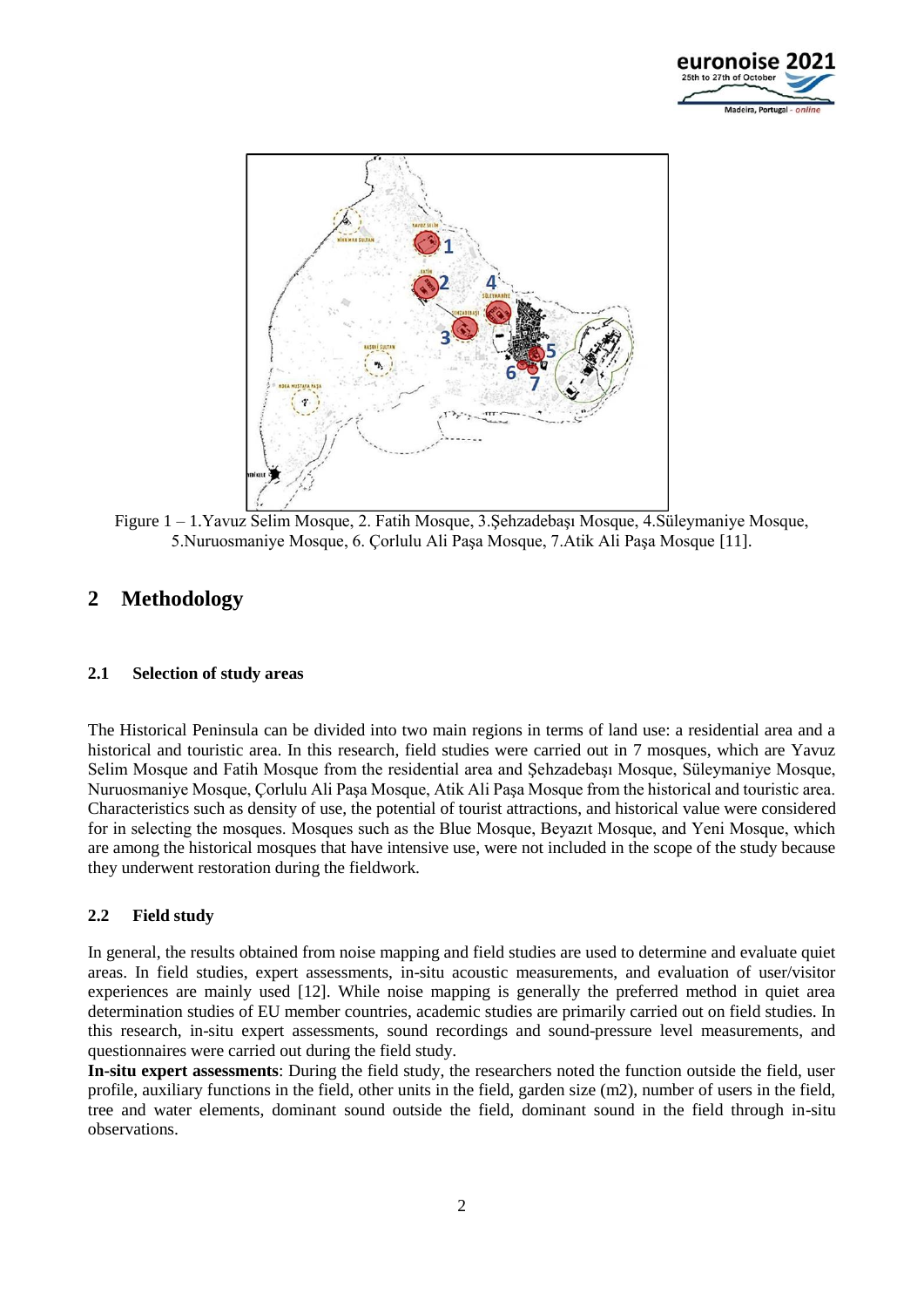

**In-situ acoustic measurement** – (sound recordings with soundwalk method): Routes were created in the gardens of the selected mosques to centre the distance between the outer borders of the garden and the mosque. To avoid the effects of reflection and to move away from the sound environment outside the garden, the routes were plotted away from the mosque buildings and the outer borders of the garden to a feasible extent.

Sound recordings were taken on the plotted routes in the summer season and during the afternoon (16.00- 19.00) when the mosque gardens were most heavily used, and the sound pressure levels in the area (Leq, L10, L50, L90) were determined by analysing these recordings in the Pulse Reflex 20.0.0 program.

**Questionnaire:** 30 questionnaires were made at the points determined on the soundwalk routes in the garden of each mosque (an example of the questionnaire conducted is given in Figure 2). The questions were prepared using a 5-point Likert scale about the participants according to the ISO/TS 12913-3 A method [13], including topics such as general information, sound source identification, perceived affective quality (pleasant, chaotic, vibrant, uneventful, calm, annoying, eventful, monotonous), assessment of surrounding sound environment, assessment of the appropriateness, and assessment of the quietness. The questionnaire data were evaluated through the SPSS 21 program by performing frequency analysis.



Figure 2 – The sound walk route determined in the garden of Fatih Mosque and the questionnaire points on the route [14].

## **3 Findings**

## **3.1 In-situ expert assessments**

Information on the function and user profile, size and number of users, vegetation and water, and sound environment in the study areas are compiled in Table 1.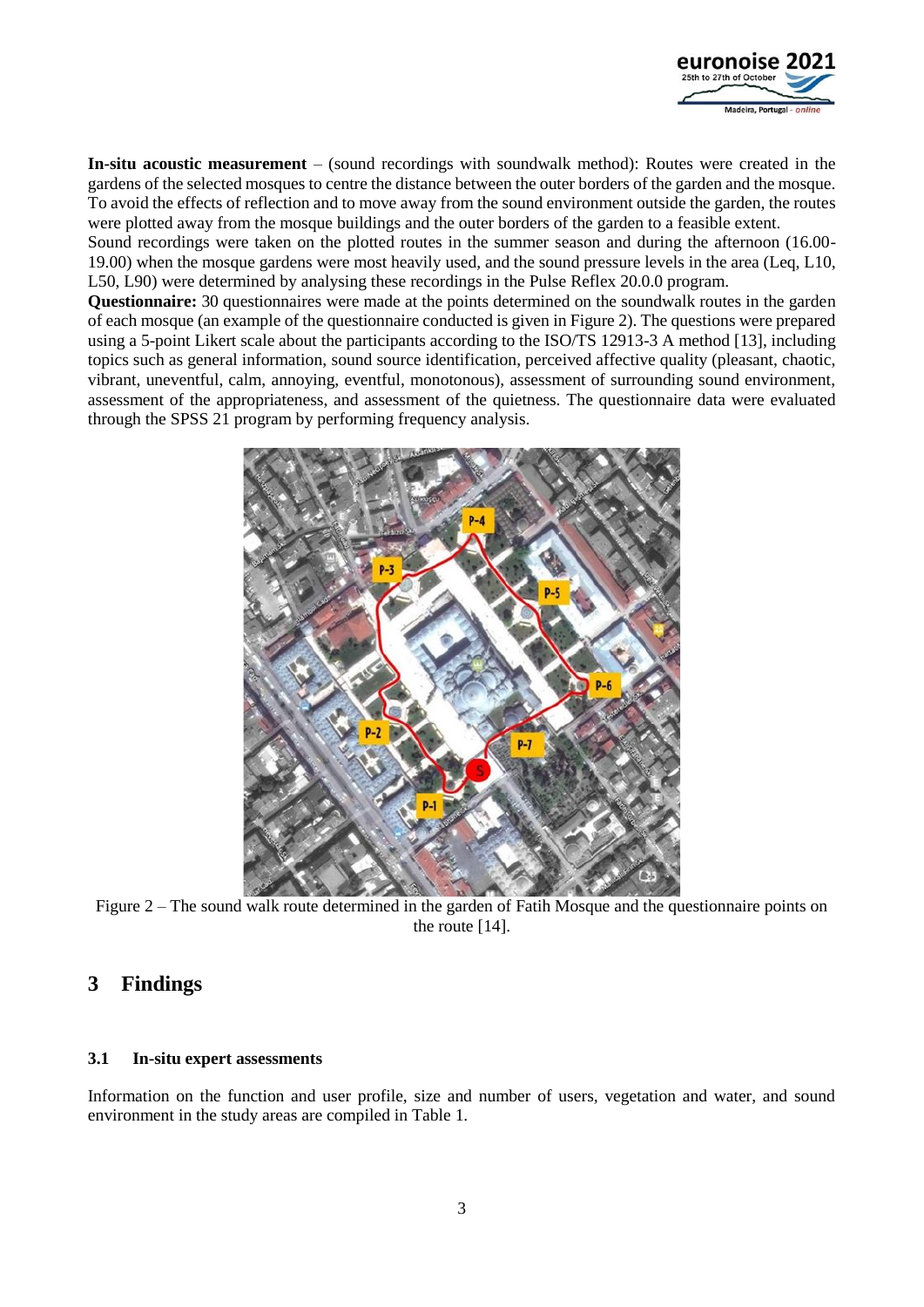

|             | function and user profile  |                   |                       |                         | size and number of     |                          | vegetation and              | sound        |                     |
|-------------|----------------------------|-------------------|-----------------------|-------------------------|------------------------|--------------------------|-----------------------------|--------------|---------------------|
|             | function<br>other<br>other |                   |                       | users<br>number<br>size |                        | water<br>number of trees | environment                 |              |                     |
| mosque      | (outside)                  | user              | functions             | units                   | (m2)                   | of users                 | and type of                 | domina<br>nt | domina<br>nt        |
| name        |                            |                   | (inside)              | (inside)                |                        | (inside)                 | water element               | sound        | sound               |
|             |                            |                   |                       |                         |                        |                          |                             | (outsid      | (inside)            |
|             |                            |                   |                       |                         |                        |                          |                             | e)           |                     |
| Yavuz       | residential                | local-            | tourism-              | graves                  | $9.000 \text{ m}^2$    | $40 - 50$                | a few trees,                | human        | natural             |
| Selim       |                            | tourist           | recreatio             |                         |                        |                          | shadirvan                   | beings       | -human              |
| Mosque      |                            |                   | n                     |                         |                        |                          |                             |              | beings              |
| Fatih       | residential -              | local-            | tourism-              | graves                  | 35.000                 | 200-250                  | a few trees, pool,          | traffic-     | human               |
| Mosque      | commercial                 | tourist           | recreatio             | cemetery                | m <sup>2</sup>         |                          | shadirvan                   | human        | beings -            |
|             |                            |                   | n - child             | - cultural              |                        |                          |                             | beings       | other               |
|             |                            |                   | playing               | activity                |                        |                          |                             |              | noise               |
|             |                            |                   |                       | units                   |                        |                          |                             |              |                     |
| Sehzadebaşı | residential -              | local-            | tourism-              | graves                  | 10.000                 | $50-60$                  | lots of trees,              | traffic-     | natural             |
| Mosque      | commercial                 | tourist           | recreatio             | cemetery                | m <sup>2</sup>         |                          | fountain.                   | human        | - traffic           |
|             |                            |                   | $\mathbf n$           |                         |                        |                          | shadirvan                   | beings       |                     |
|             |                            |                   |                       |                         |                        |                          |                             |              | human               |
|             | touristic-                 |                   |                       |                         | 22.000                 | 100-150                  |                             | traffic-     | beings              |
| Süleymaniy  | commercial                 | local-<br>tourist | tourism-<br>recreatio | graves                  | m <sup>2</sup>         |                          | lots of trees,<br>fountain. | human        | human               |
| e Mosque    |                            |                   | $\mathbf n$           | cemetery                |                        |                          | shadirvan                   | beings       | beings -<br>natural |
| Nuruosmani  | touristic-                 | local-            | tourism-              | graves                  | $4.000 \,\mathrm{m}^2$ | 20-100                   | a few trees,                | human        | human               |
| ye Mosque   | commercial                 | tourist           | recreatio             | religious               |                        |                          | fountain                    | beings -     | beings -            |
|             |                            |                   | $\mathbf n$           | institutio              |                        |                          |                             | other        | other               |
|             |                            |                   |                       | $\mathbf n$             |                        |                          |                             | noise        | noise               |
| Çorlulu Ali | touristic-                 | local-            | tourism -             | commerc                 | $600 \text{ m}^2$      | $10-15$                  | a few trees.                | human        | human               |
| Paşa        | commercial                 | tourist           | commerc               | ial units-              |                        |                          | shadirvan                   | beings       | beings -            |
| Mosque      |                            |                   | e                     | cemetery                |                        |                          |                             | $-other$     | other               |
|             |                            |                   |                       |                         |                        |                          |                             | noise        | noise               |
| Gazi Atik   | touristic-                 | local-            | tourism -             | commerc                 | 1000                   | $10-15$                  | a few trees                 | human        | human               |
| Ali Paşa    | commercial                 | tourist           | commerc               | ial units-              |                        |                          |                             | beings -     | beings -            |
| Mosque      |                            |                   | e                     | cemetery                |                        |                          |                             | other        | other               |
|             |                            |                   |                       |                         |                        |                          |                             | noise        | noise               |

## Table 1 – Space usage and spatial features.

## **Function and user profile**

In the mosques located in the residential area, the users mainly (more than 50%) consist of people living in the surrounding area, while the users of the mosques in the tourist and commercial areas were workers and tourists. Local users usually come to the mosque gardens to worship and rest/relax (more than 80%) while tourists come to visit/sightsee.

While there are graves or a cemetery in all mosque gardens, there are religious institutions in the garden of Nuruosmaniye Mosque, cultural activity units in the garden of Fatih Mosque, and commercial units in the gardens of Çorlulu Ali Paşa and Atik Ali Paşa Mosques.

#### **Size and number of users**

The walkable areas in the gardens of mosques such as Fatih, Süleymaniye and Şehzadebaşı have a larger garden area compared to other mosques. The mosques with the highest user density (number) are Fatih, Süleymaniye and Nuruosmaniye Mosques. While the crowd in the Süleymaniye and Nuruosmaniye mosques is mostly tourists, the community in Fatih Mosque consists of people from the local environment.

#### **Vegetation and water elements**

The richest gardens in terms of perennial trees grown in mosque gardens are the gardens of Şehzadebaşı Mosque and Süleymaniye Mosque. There are sparsely grown trees in the gardens of other mosques (Figure 3- 4). Except for Gazi Atik Ali Paşa Mosque, there is a shadirvan (water-tank with a fountain) or fountain in the garden of all mosques.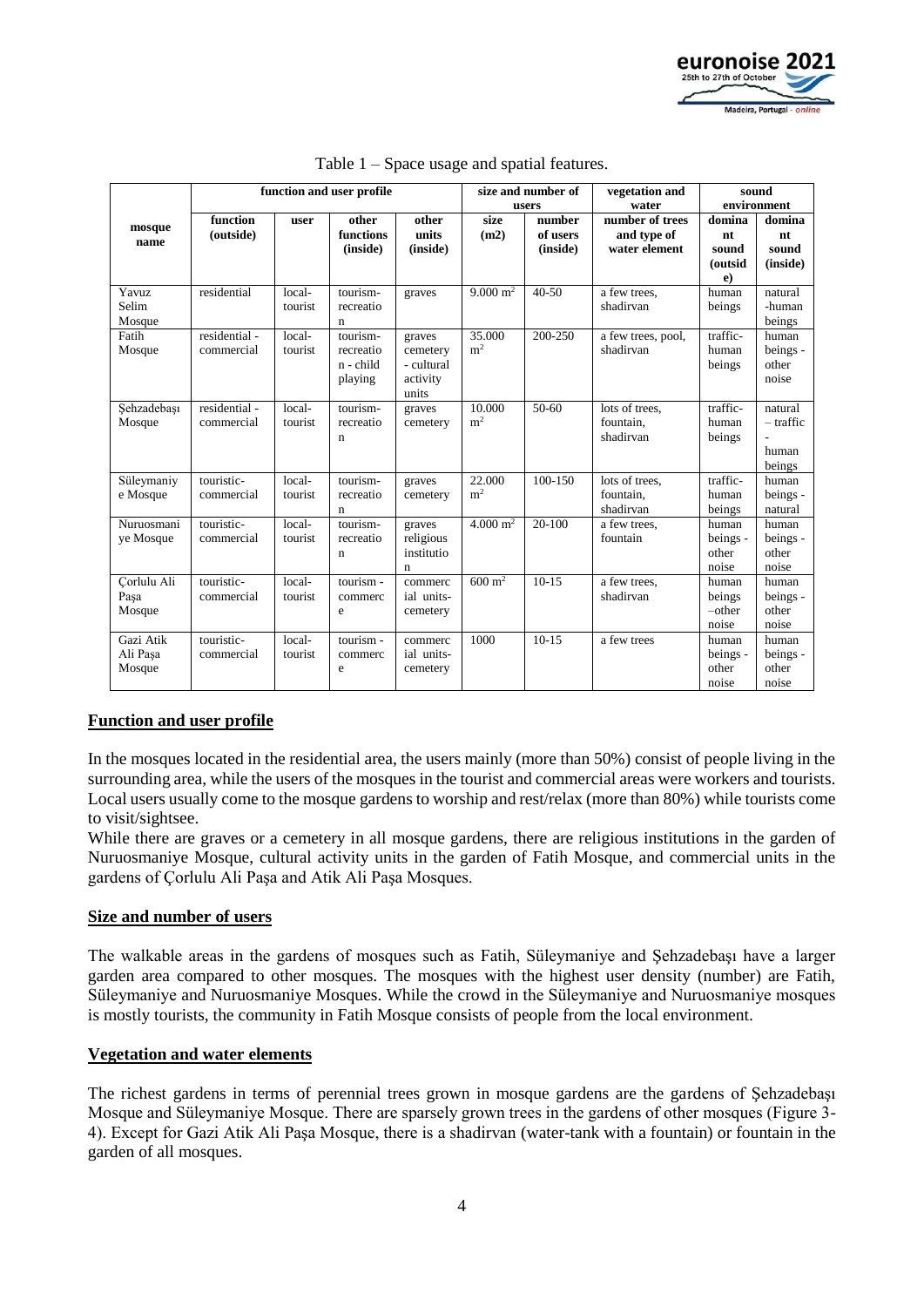

#### **Information about the sound environment**

Although traffic noise or human sounds can be heard around the areas in the residential area, the related sounds are not dominantly heard inside the areas, but human voices are heard more than traffic sounds. If there is road traffic in the commercial and touristic areas, traffic and human voices are heard, and if there is no road traffic, other commercial and tourism sounds (sounds of transportation and loading/unloading of goods, commercial calls, etc.), as well as human sounds and sirens, are dominantly heard. Inside the areas (mosque gardens), the dominant sound types are usually natural and human sounds. While human sounds are more dominant in mosques where the number of users is high, the dominance of natural sounds in mosque gardens increases as the number of users decreases, and the green element expands. In the mosques located in the commercial area, other sounds such as sirens and horns are also heard more frequently than inside the mosques.



Figure 3 – Photos from the mosque gardens (from left to right, 1. Yavuz Selim Mosque, 2. Fatih Mosque, 3. Şehzadebaşı Mosque, 4. Süleymaniye Mosque)



Figure 4 – Photos from the mosque gardens (from left to right, 1. Nuruosmaniye Mosque, 2. Çorlulu Ali Paşa Mosque, 3. Atik Ali Paşa Mosque)

## **3.2 Results of actual in situ measurements of sound-pressure levels**

According to the results of the analysis of the sound recordings in the study areas using the soundwalk method, the A-weighted equivalent sound pressure level (LAeq) ranges from 42 dB to 63 dB (Table 2).

The reason for the high noise level in the Nuruosmaniye Mosque, which is the mosque with the highest level (LAeq), is that the mosque is in an area with intense commercial and touristic activities in terms of outside function, and the user density is high due to touristic activities in the area. In Fatih Mosque, along with the traffic sounds coming from outside the area, the high number of local users in the area are effective in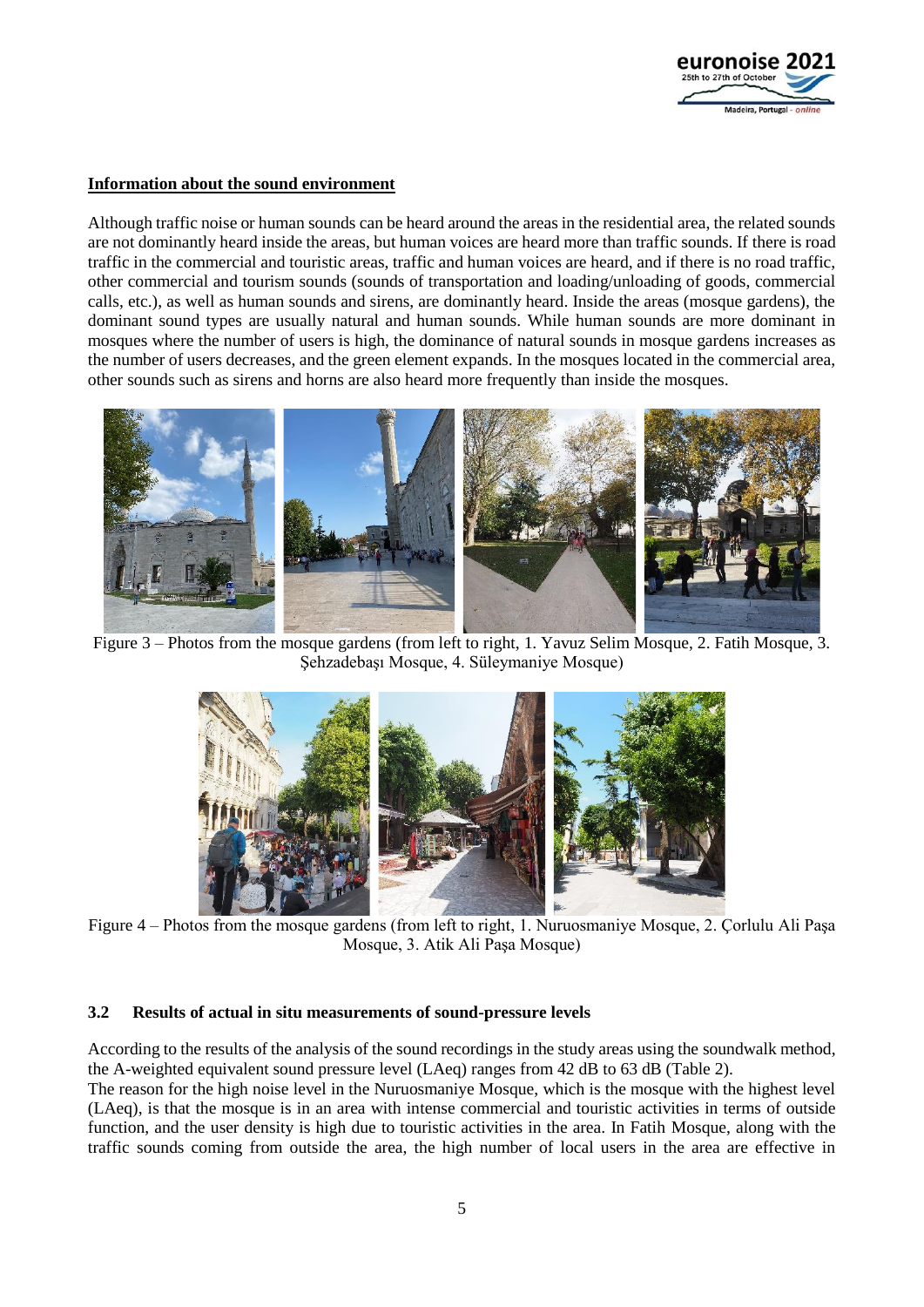

increasing the noise level. Şehzadebaşı Mosque, on the other hand, is exposed to traffic noise from outside the area. Yavuz Selim Mosque, which has the lowest noise level and is quieter than other areas, is in a residential area. In addition, the traffic around the mosque is lighter. Çorlulu Ali Paşa and Atik Ali Paşa Mosques are in an area closed to road traffic. Although the tourist density is less than the other mosques, the commercial units in the garden of these two mosques cause an increase in the density, and thus, the sound level.

Various studies in the literature show that the perception of quietness is closely related to background sounds [15,16], and the background sound (L90) measured in all mosques is below 55 dB (between 43 and 55 dB). Ambient sound level (L50) varies between 48 and 58 dB. Foreground sounds (L10) ranging from 53 to 66 dB are usually sounds caused by humans. Yavuz Selim Mosque is in a high and breezy location, so wind sound is also effective on the high level of foreground sounds.

| <b>Mosque</b> name        | $LAeq$ (dB) | LA10(dB) | $LA50$ (dB) | LA90(dB) |
|---------------------------|-------------|----------|-------------|----------|
| Yavuz Selim Mosque        | 42.09       | 63.56    | 50.23       | 43.07    |
| <b>Fatih Mosque</b>       | 62.32       | 66.36    | 58.95       | 51.22    |
| Şehzadebaşı Mosque        | 59.78       | 64.36    | 56.78       | 53.74    |
| Süleymaniye Mosque        | 47.63       | 65.19    | 56.10       | 49.37    |
| Nuruosmaniye Mosque       | 63.97       | 61.57    | 57.79       | 55.43    |
| Corlulu Ali Paşa Mosque   | 49.43       | 53.85    | 48.69       | 46.25    |
| Gazi Atik Ali Paşa Mosque | 51.63       | 60.07    | 51.37       | 48.81    |

|  |  | Table 2 – Acoustic measurement results. |  |
|--|--|-----------------------------------------|--|
|--|--|-----------------------------------------|--|

## **3.3 Evaluation of user/visitor experiences**

In each selected area, 30 people of different age groups ranging from 18 to 75 years who did not have any hearing problem as per their own statements and who were selected randomly were surveyed, and 210 citizens (78 female and 132 male subjects) were surveyed in total.

As a result of the questionnaire, based on the user perception, possible to suggest that the following sounds are heard

- in Yavuz Selim Mosque, natural sounds (1% moderate, 11% high, 18% completely dominating), followed by human sounds (10% moderate, 6% high) and other sounds (such as sounds of sirens, construction, industry, loading of goods) (16% moderate);
- in Fatih Mosque, mostly human sounds (6% moderate, 16% high, 7% completely dominating) followed by natural sounds (12% moderate, 9% high, 7% completely dominating) and other sounds (sounds of sirens, construction, industry, loading of goods) (3% moderate);
- in Süleymaniye Mosque, mostly human sounds (14% moderate, 9% high) followed by natural sounds (9% moderate, 15% high, 6% completely dominating) and other sounds (sounds of sirens, construction, industry, loading of goods) (9% low);
- in Şehzadebaşı Mosque, mostly the natural sounds (20% moderate, 50% high, 30% completely dominating) followed by human sounds (33% moderate) and traffic sounds (10% moderate);
- in Nuruosmaniye Mosque, mostly human sounds (13% moderate, 43% high, 33% completely dominating) followed by natural sounds (23% moderate, 40% high, 10% completely dominating) and other sounds (sounds of sirens, construction, industry, loading of goods) (23% moderate, 3% high);
- in Atik Ali Pasa Mosque, mostly human sounds (50% moderate, 30% high, 13% completely dominating) followed by natural sounds (33% moderate, 26% high, 6% completely dominating) and other sounds (sounds of sirens, construction, industry, loading of goods) (16% moderate, 3% high);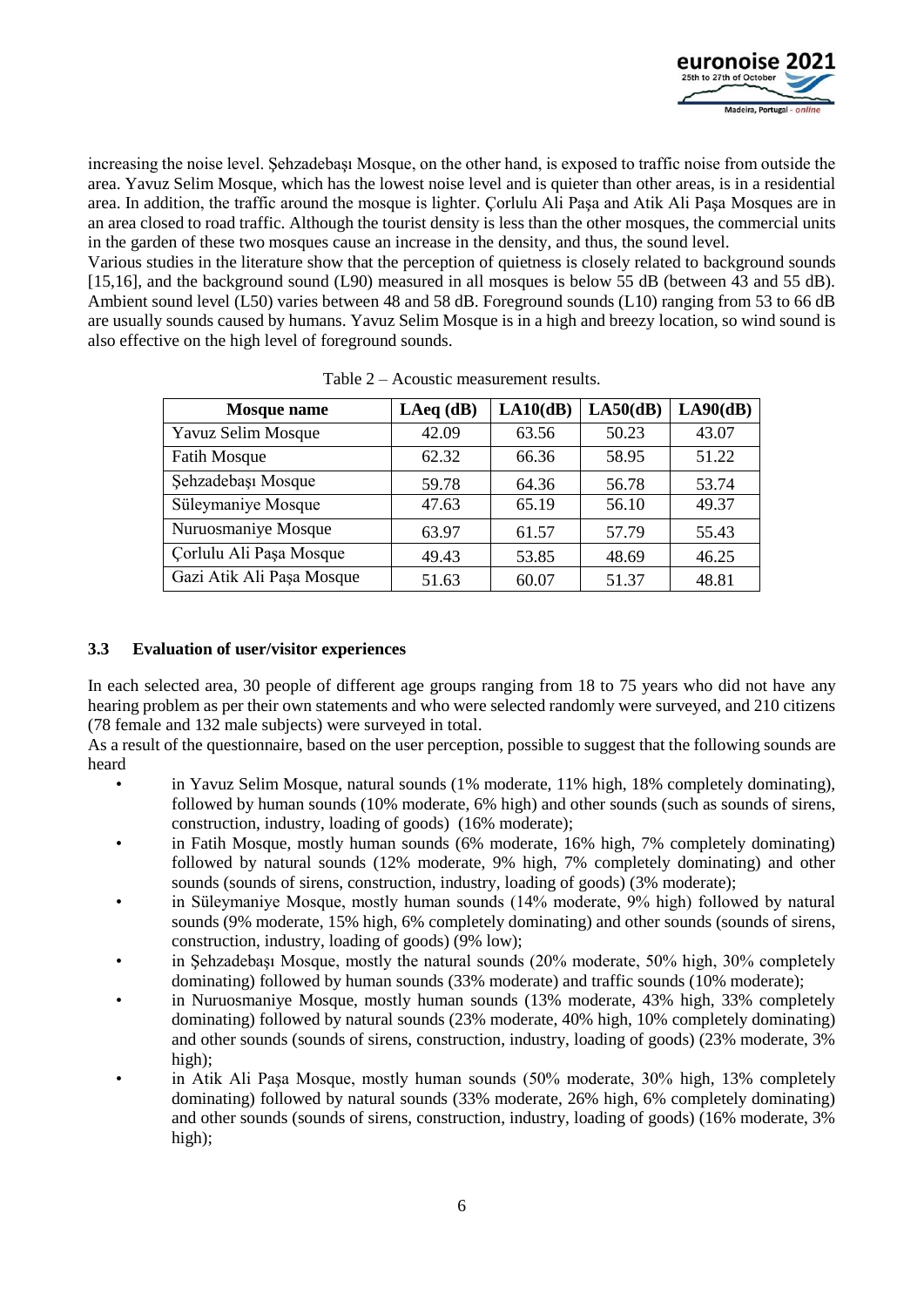

in Corlulu Ali Pasa Mosque, mostly human sounds (43% moderate, 23% high, 10% completely dominating) followed by natural sounds (43% moderate, 20% high) and other sounds (sounds of sirens, construction, industry, loading of goods) (20% moderate, 13% high).

Accordingly, while natural sounds are dominant in Yavuz Selim and Şehzadebaşı Mosques, human sounds are dominant in other mosques, but traffic and other sounds are also heard in mosques. These results are in line with the in-situ expert assessments.

Yavuz Selim, Şehzadebaşı, and Süleymaniye Mosques, respectively, are perceived as "calm and pleasant" areas in terms of the perceived affective quality compared to other mosques (Figure 5). While the perception of "annoyance and chaos" is low in all mosques, the perception of being "vibrant and eventfulness" is higher in Fatih and Nuruosmaniye Mosques than in other mosques. Yavuz Selim, Atik Ali Paşa, and Çorlulu Ali Paşa Mosques were perceived as more "monotonous and uneventful" than other mosques. So, it is possible to state that mosques with a low noise level, few people, and a high number of trees are perceived as calmer. The perception of being "vibrant and eventfulness" can be associated with the high number of people in mosques. The high perception of "monotonous and eventful" in some mosques can be explained by the low number of tourists.



Figure 5 – Perceived affective quality in mosque gardens.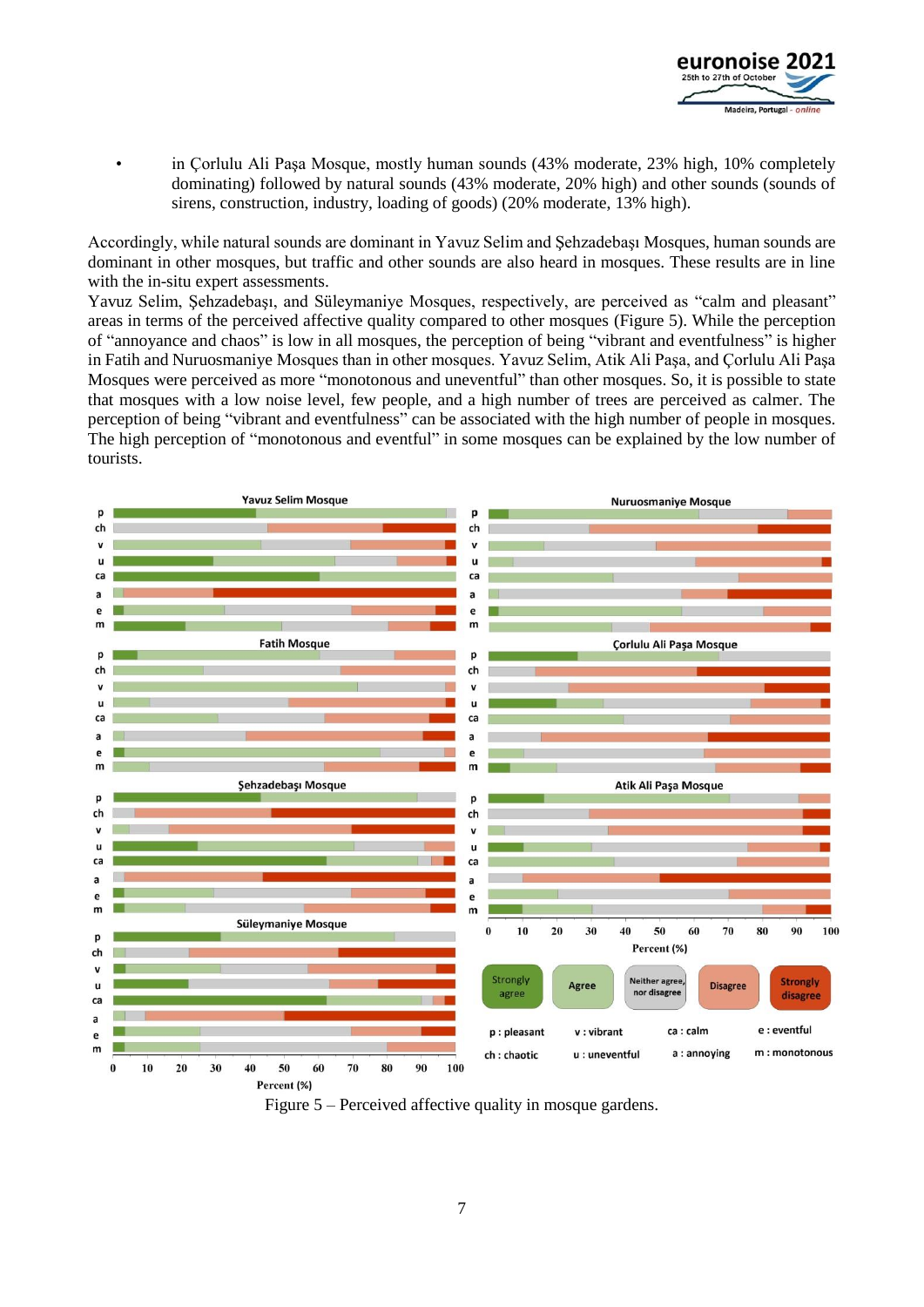

The results of the assessment of the surrounding sound environment and assessment of the quietness are similar in all mosques. All of those who evaluated the sound environment in the area as quiet or very quiet evaluated the overall sound environment as good or very good. The results of the general quietness assessment in all mosques show parallelism with the results of the assessment of the appropriateness of the sound environment for the area. Most users (more than 90%) who found the areas quiet or very quiet found the sound environment very appropriate or perfectly appropriate for the area. The majority (more than 90%) of users who rated the areas as noisy or very noisy rated it as slightly appropriate or not appropriate at all. This indicates that the appropriate sound environment is expected to be quiet or very quiet in mosque gardens. In general, it can be suggested that "*areas where the sound level is low, natural sounds are dominant, and areas that are considered calm, pleasant, and still are considered quieter; and sound environments that are considered quieter are appropriate for the area*".

## **4 Evaluation and Conclusions**

The gardens of mosques, which have existed in Turkish cities for centuries, are areas that have the potential to be evaluated and used as quiet spaces. In addition, the mosque gardens, which also have a religious function, are expected to offer a calm and peaceful environment to the users. As a result of the study, it is determined that the outside and inside features of a mosque are effective on the quietness/calmness of the areas, and some features specific to mosque gardens contributed positively to the perception of quietness.

## Outside Features of a Mosque

The main outside features of a mosque that cause an increase in the sound level in the area, are the excessive crowd due to commercial-touristic activities outside the area and the heavy road traffic noise outside the area. The mosque gardens in areas where the outside of the area is not crowded, and the traffic density is low are areas with a high potential to be quiet areas compared to other areas.

## Inside Features of a Mosque

The high number of users in the area and other auxiliary functions increase the sound level in the mosque gardens and negatively affect the perception of quietness. For this reason, it is recommended not to add other auxiliary functions such as trade, eating, and drinking, which cause an increase in the number of users in the mosque gardens and to limit the number of visitors to the touristic mosque gardens at the same time.

## Specific Features of a Mosque

Mosque gardens are usually surrounded by walls. These walls act as barriers and are important in terms of protecting the sound environment in the mosque gardens from the noise outside the area. So, it is recommended that the wall between the outside of the area and the garden should be considered as a noise barrier, and there should not be any openings on the garden walls.

There are usually elements such as trees, fountains, and shadirvans in the mosque gardens. It has also been revealed in previous studies that the presence of natural elements such as plants and water in an environment and the predominance of natural sounds contribute positively to the perception of quietness/calmness [17, 18, 19]. In this context, reducing concrete floors in mosque gardens, planting more trees, and keeping water elements will contribute positively to the perception of quietness.

Worshipping makes people feel more peaceful and calmer. In this respect, mosque gardens are expected to have a sound environment suitable for staying calm and peaceful. Besides, as an expression of respect to the graves and cemeteries in the historical mosque gardens, it would be appropriate to be sensitive about not disturbing the peace and tranquillity of the activities and added functions in such areas.

Arrangements in line with the above recommendations according to the in-situ expert assessments, acoustic measurements, and questionnaire results in the field will contribute to the usability of mosque gardens as quiet open spaces that offer rest and relaxation along with their worship function, especially in urban areas where green areas are insufficient.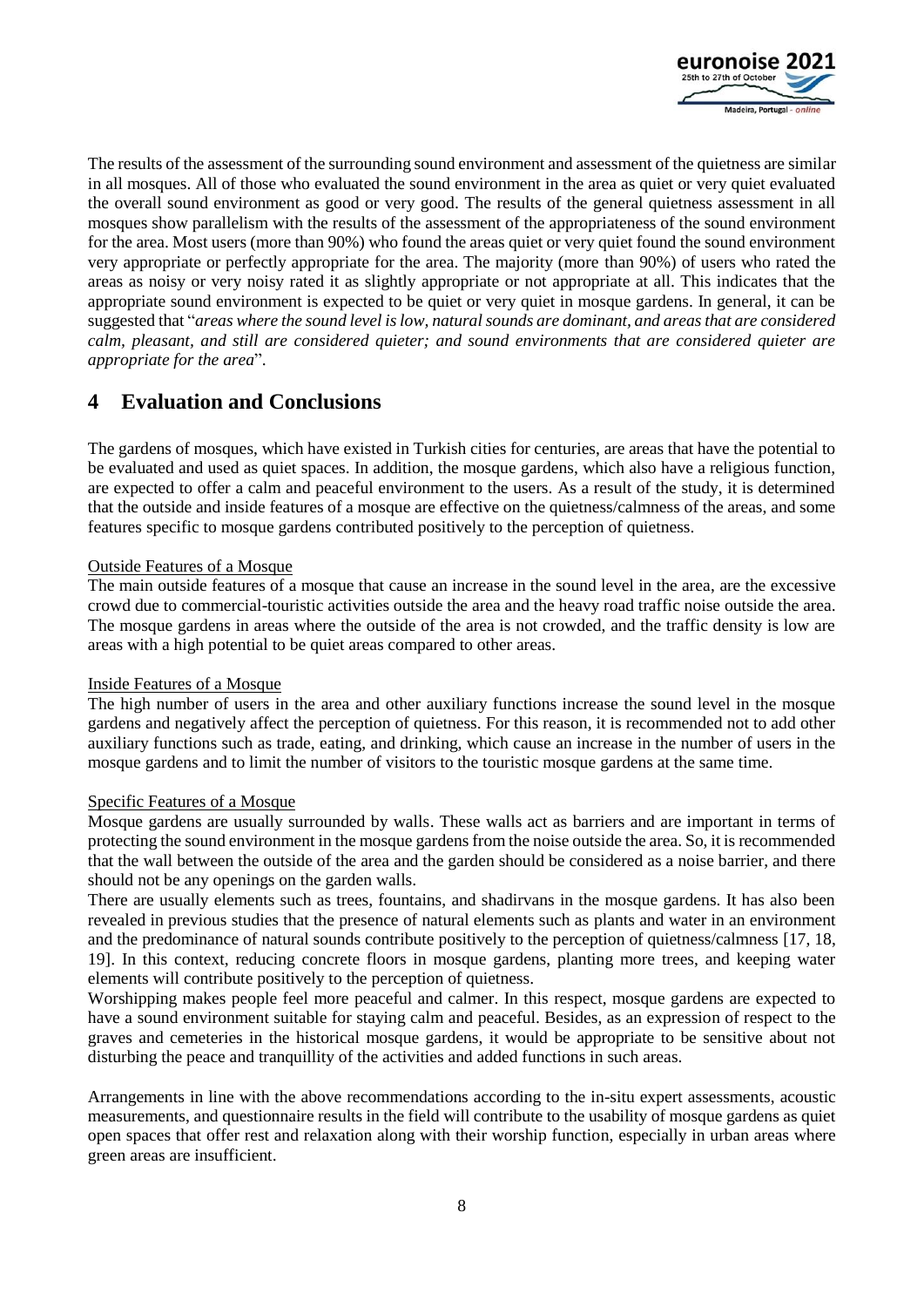

## **Acknowledgements**

The study was supported by research the Eskişehir Technical University Scientific Research Projects Commission under the grant no: 20DRP008.

## **References**

- [1] Directive, E.U. *Directive 2002/49/EC relating to the assessment and management of environmental noise*. Off. J. Eur. Commun. 2002, 189, 12-25.
- [2] Watts G. Tranquillity in the city building resilience through identifying, designing, promoting and linking restorative outdoor environments, *173rd Meeting of Acoustical Society of America and 8th Forum Acusticum*, Boston, Massachusetts 25-29 June 2017.
- [3] Zhang, Y.; Kang, J.; Kang, J. Effects of Soundscape on the Environmental Restoration in Urban Natural Environments. Noise and Health, 19 (87). pp. 65-72. ISSN 1463-1741
- [4] Weber, A.M.; Trojan, J. The Restorative Value of the Urban Environment: A Systematic Review of the Existing Literature. *Environ. Health Insights*, 2018, 12, 1–13.
- [5] Payne, S. R.; Bruce, N. DeStress: Soundscapes, quiet areas and restorative environments. *In Proceedings of the Institute of Acoustics*, 2019, pp39-46.
- [6] Liu, Q.; Wu, Y.; Xiao, Y.; Fu, W.; Zhuo, Z.; van den Bosch, C.C.K.; Huang, Q.; Lan, S. More meaningful, more restorative? Linking local landscape characteristics and place attachment to restorative perceptions of urban park visitors, *Landsc. Urban Plan.*, 197 2020, Article 103763.
- [7] Shu, S; Ma, H. Restorative effects of urban park soundscapes on children's psychophysiological stress, *Applied Acoustics*, Volume 164, July 2020, 107293
- [8] Maffei, L.; Toma, R.A.; Masullo, M. Objective and subjective assessment of pockets of quiet inside historical urban areas. *In Proceedings of the INTER-NOISE 2018 Impact of Noise Control Engineering*, Chicago, IL, USA, 26-29 August 2018.
- [9] Akin Guler, G.; Ozcevik Bilen, A.; Masullo, M.; Maffei, L. The potential of being the quiet plans of the Khans Courtyards in Istanbul Historic Peninsula. *In Proceedings of the 23rd International Congress on Acoustics*, Aachen, Germany, 9–13 September 2019.
- [10] Masullo, M.; Castanò, F.; Toma, R.A.; Maffei, L. Historical Cloisters and Courtyards as Quiet Areas *Sustainability*; Basel Vol. 12, Iss. 7, 2020: 2887.
- [11] Tarihi Yarımada Kentsel Sit Alanında Dönüşüm Yaklaşımı Geliştirilmesine Yönelik Fikir Projesi, İstanbul Büyükşehir Belediyesi, 2017, p 15.
- [12] Good practice guide on quiet areas, European Environment Agency, EEA Technical report No 4/2014
- [13] ISO (International Organization for Standardization). ISO/TS12913-2. Acoustics–Soundscape–Part 2: *Data Collection and Reporting Requirements*; International Organization for Standardization: Geneva, Switzerland, 2018; Available online: https://www.iso.org/standard/75267.html (accessed on 4 January 2019).
- [14] https://sehirharitasi.ibb.gov.tr/
- [15] Botteldooren, D.; Decloedt, S.; Bruyneel, J.; Pottie. S. Characterisation of quiet areas: subjective evaluatjion and sound level indices, *In proceedings of the 137th Meeting of the ASA and the 2nd Forum Acusticum, integrating the 25th DAGA Conference*, Berlin, Germany, Mar. 1999.